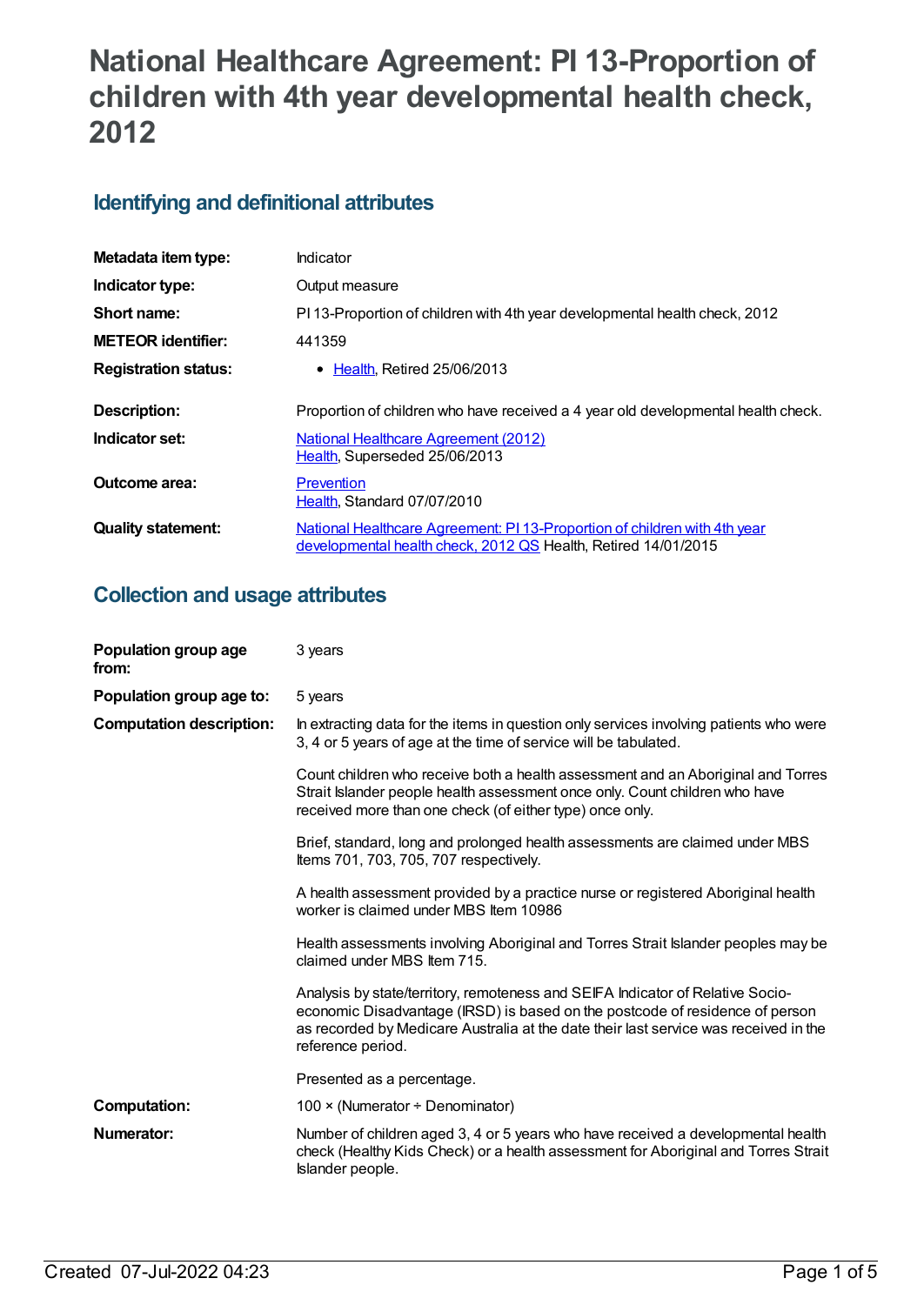#### **Data Element**

Instances of children receiving a Healthy Kids Check or an Aboriginal and Torres Strait Islander Child Health Check

**Data Source**

[Medicare](https://meteor.aihw.gov.au/content/394305) (MBS) data

**Guide for use**

Data source type: Administrative by-product data

### **Data Element / Data Set**

**Data Element**

Person—age

**Data Source**

#### [Medicare](https://meteor.aihw.gov.au/content/394305) (MBS) data

**Guide for use**

Data source type: Administrative by-product data

**Denominator:** Population aged 4 years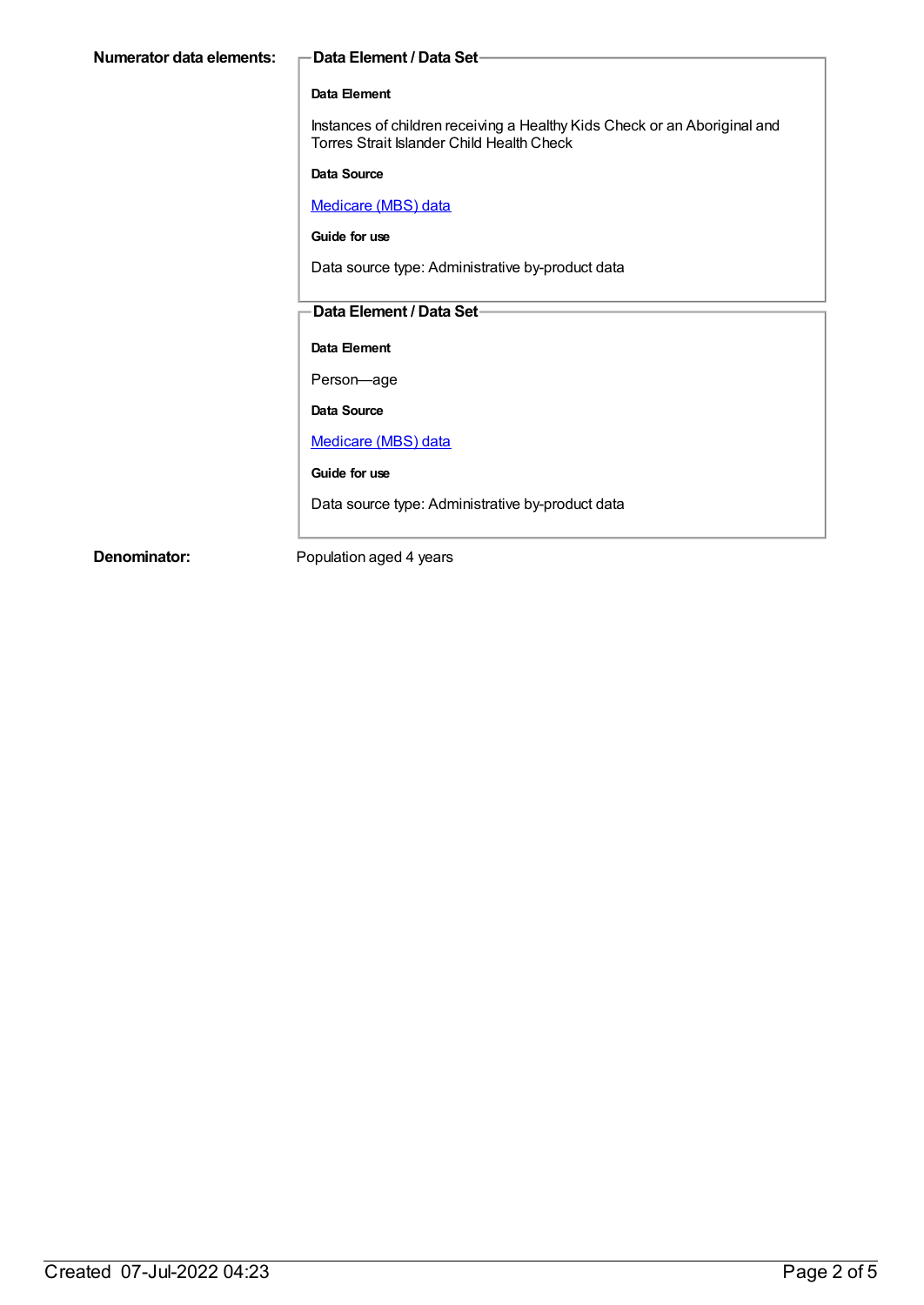#### **Denominator data elements:**

#### **Data Element / Data Set**

#### **Data Element**

Person—estimated resident population of Australia

#### **Data Source**

ABS Estimated resident population (total [population\)](https://meteor.aihw.gov.au/content/393625)

#### **Guide for use**

Data source type: Census-based plus administrative by-product data

#### **Data Element / Data Set**

#### **Data Element**

Person—estimated resident population of Australia

#### **Data Source**

ABS Indigenous [experimental](https://meteor.aihw.gov.au/content/394092) estimates and projections (2001 Censusbased)

#### **Guide for use**

Data source type: Census-based plus administrative by-product data

#### **Data Element / Data Set**

[Person—age,](https://meteor.aihw.gov.au/content/303794) total years N[NN]

#### **Data Source**

ABS Estimated resident population (total [population\)](https://meteor.aihw.gov.au/content/393625)

#### **Guide for use**

Data source type: Census-based plus administrative by-product data

### **Data Element / Data Set**

[Person—age,](https://meteor.aihw.gov.au/content/303794) total years N[NN]

#### **Data Source**

ABS Indigenous [experimental](https://meteor.aihw.gov.au/content/394092) estimates and projections (2001 Censusbased)

#### **Guide for use**

Data source type: Census-based plus administrative by-product data

**Disaggregation:** 2010–11—Nationally, by SEIFA Index of Relative Socioeconomic Disadvantage (IRSD) deciles

2010–11—State and territory, by:

- type of check (proxy for Indigenous status)
- remoteness (Australian Standard Geographical Classification Remoteness Structure)
- SEIFA IRSD quintiles

Some disaggregation may result in numbers too small for publication.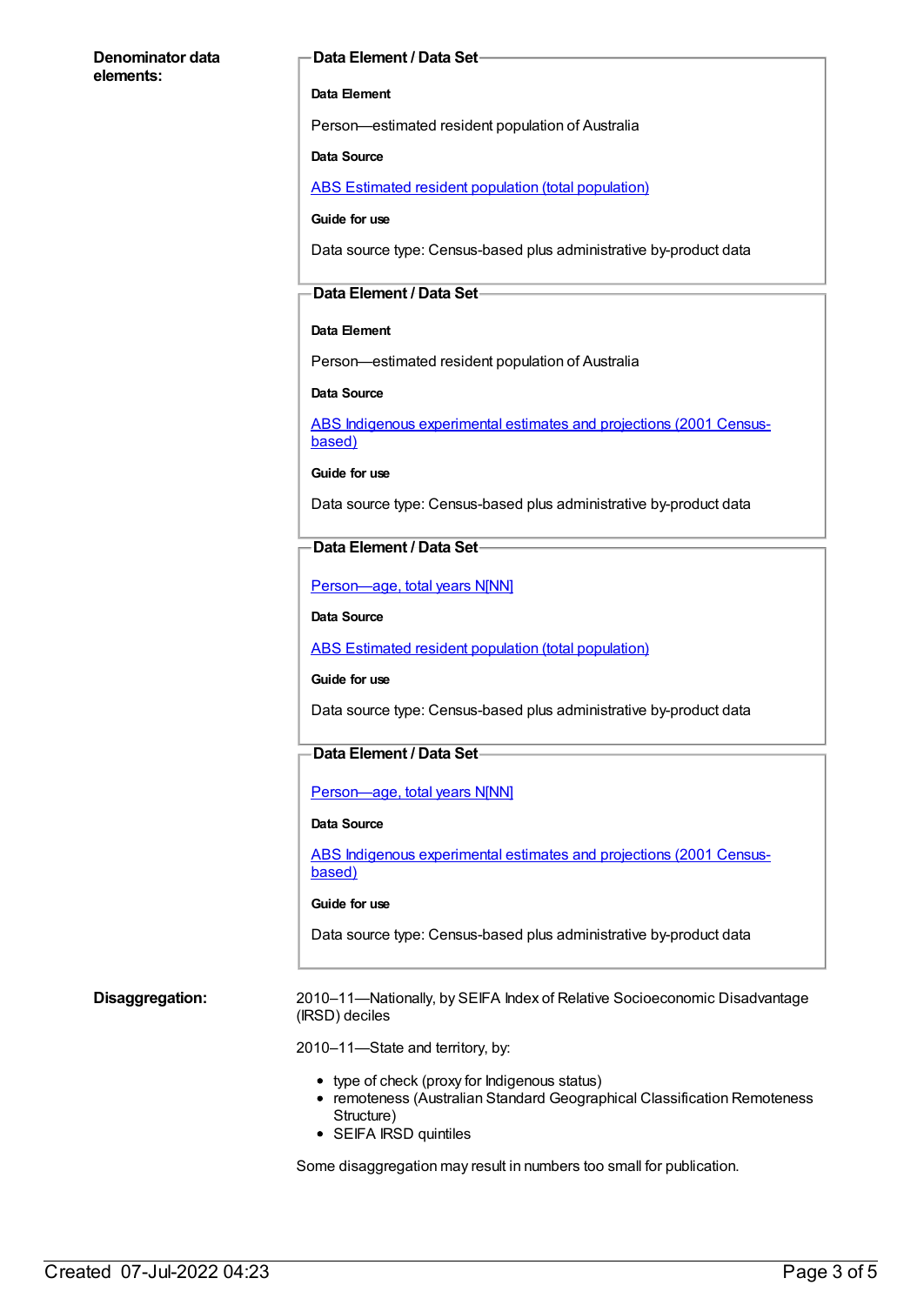| <b>Disaggregation data</b><br>elements: | Data Element / Data Set-                                                                                                                                                                                  |
|-----------------------------------------|-----------------------------------------------------------------------------------------------------------------------------------------------------------------------------------------------------------|
|                                         | Data Element                                                                                                                                                                                              |
|                                         | Healthy Kids Check (MBS item 709 or 711) or an Aboriginal and Torres Strait<br>Islander Child Health Check (MBS item 708)                                                                                 |
|                                         | Data Source                                                                                                                                                                                               |
|                                         | Medicare (MBS) data                                                                                                                                                                                       |
|                                         | Guide for use                                                                                                                                                                                             |
|                                         | Data source type: Administrative by-product data                                                                                                                                                          |
|                                         | Data Element / Data Set-                                                                                                                                                                                  |
|                                         | Data Element                                                                                                                                                                                              |
|                                         | Person-area of usual residence                                                                                                                                                                            |
|                                         | Data Source                                                                                                                                                                                               |
|                                         | Medicare (MBS) data                                                                                                                                                                                       |
|                                         | Guide for use                                                                                                                                                                                             |
|                                         | Data source type: Administrative by-product data<br>Used for disaggregation by state/territory, remoteness and SEIFA IRSD                                                                                 |
| <b>Comments:</b>                        | Most recent data available for 2012 CRC report: 2010-11                                                                                                                                                   |
|                                         | Data for MBS Items 701, 703, 705 and 707 include Indigenous children who<br>receive these health assessments. It is therefore not possible to produce an<br>Indigenous disaggregation.                    |
|                                         | MBS item numbers change over time. Extracted data may include historical item<br>numbers that are no longer part of the MBS but have been processed by Medicare<br>Australia within the reference period. |
|                                         | Indigenous Experimental Population Projections are available by 5 year age group,<br>not by single year of age. Estimates for Indigenous children aged 4 years old are<br>used.                           |

## **Representational attributes**

| <b>Representation class:</b> | Percentage |
|------------------------------|------------|
| Data type:                   | Real       |
| Unit of measure:             | Person     |
| Format:                      | N[NN].N    |
|                              |            |

## **Indicator conceptual framework**

| Framework and | <b>Accessibility</b> |
|---------------|----------------------|
| dimensions:   |                      |

## **Data source attributes**